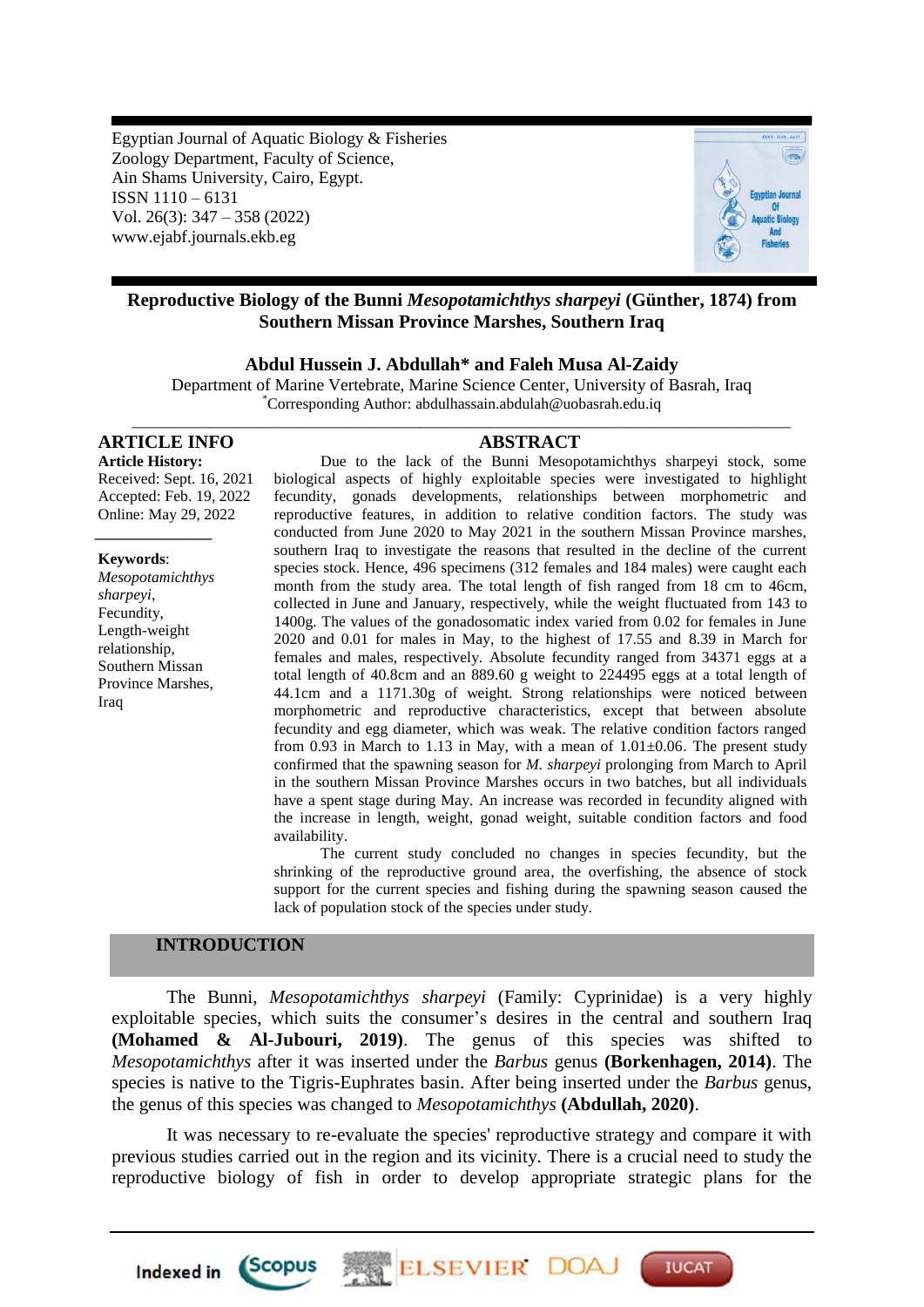management and maintenance of fishery resources associated with the collected information about the species life history. The assessment of the effects of environmental changes on current fish population dynamics and knowledge of the reproductive pattern require a development in the commercial aquatic aquaculture sector **(Muchlisin** *et al***., 2010; Muchlisin, 2014)**.

The reproduction is an important process that indicates the continuity of life. It enhances recruitment maintenance and offspring survival, and assesses the effects of habitats shafting on fish assemblages, the success of the commercial aquaculture, and on stocks potential as well **(Muchlisin, 2014; Kant** *et al***., 2016)**. The reproductive strategies in fish are mainly responses to the anatomical differences between males and females. The targeted reproductive strategy depends on the magnitude of passing the genes to subsequent offspring, forming new generations capable of reproducing and recruiting new individuals **(Abdullah & Al-Noor, 2015)**.

Fecundity in fishes includes the total number of matured oocytes released from females at the spawning season and is species-specific **(Abdullah** *et al***., 2017)**. Fecundity can be split into several types, viz. potential annual fecundity, total fecundity, annual realized fecundity, relative fecundity, annual population fecundity and batch fecundity **(Muchlisin, 2014)**.

The reproductive biology of *M. sharpeyi* was recorded in the study of **Marammazei**  *et al***. (2000)** who stated that Bunni spawns in Shadighan marsh (Khuzestan Province) in March. **Al-Mukhtar** *et al***. (2006)** discussed the reproductive biology of *M. sharpeyi* in Al-Huwaizah Marsh in southern Iraq. They recorded the spawning time of this species in March and it prolonged to April. **Hashemi** *et al***. (2014)** investigated some biological aspects of *M. sharpeyi* in Shadegan wetland, Iran and they mentioned that the spawning occurred from April to July. **Mohamed and Al-Jubouri (2020)** conducted a comparative study on the growth, reproductive, and food habits of *M. sharpeyi* in the Al-Diwaniya River, in the middle of Iraq.

 Due to the continued stock reduction in southern Iraq, there was no available data on the reproductive biology of *M. sharpeyi* from the southern Missan Province Marshes. Thus, the present study aimed to highlight the gonado-somatic index (GSI), absolute fecundity, relative fecundity, and condition factor, evaluating some relationships between reproduction and morphometric characters. The current data was implemented to be compared to the results of previous studies.

# **MATERIALS AND METHODS**

A total of 496 specimens (312 females and 184 males) of *Mesopotamichthys sharpeyi* were monthly caught during the period from June 2020 to May 2021 in southern Missan Province Marshes (N 31º 15′ 57.6", E 47º 07′ 39.36"). Various fishing methods were used to obtain the fish samples, gill nets  $(22\times22, 27\times27, 30\times30)$  and  $57\times57$  mm mesh size, 30m long), cast nets and electro-fishing. Samples were deposited in the ice-box and brought to the laboratory for further work. Several measurements were implemented for mature fishes. The total length was measured to the nearest 0.1cm; body weight and gonad weight were recorded to nearest 0.1g; gonad length to nearest 0.1cm; egg diameters in microns (µ). Fishes were identified following the description of **Fricke** *et al***. (2021)**. The gonadosomatic index (GSI) is examined two to three times in a month and calculated according to the following equation:

# **GSI= gonad weight / Body weight \*100**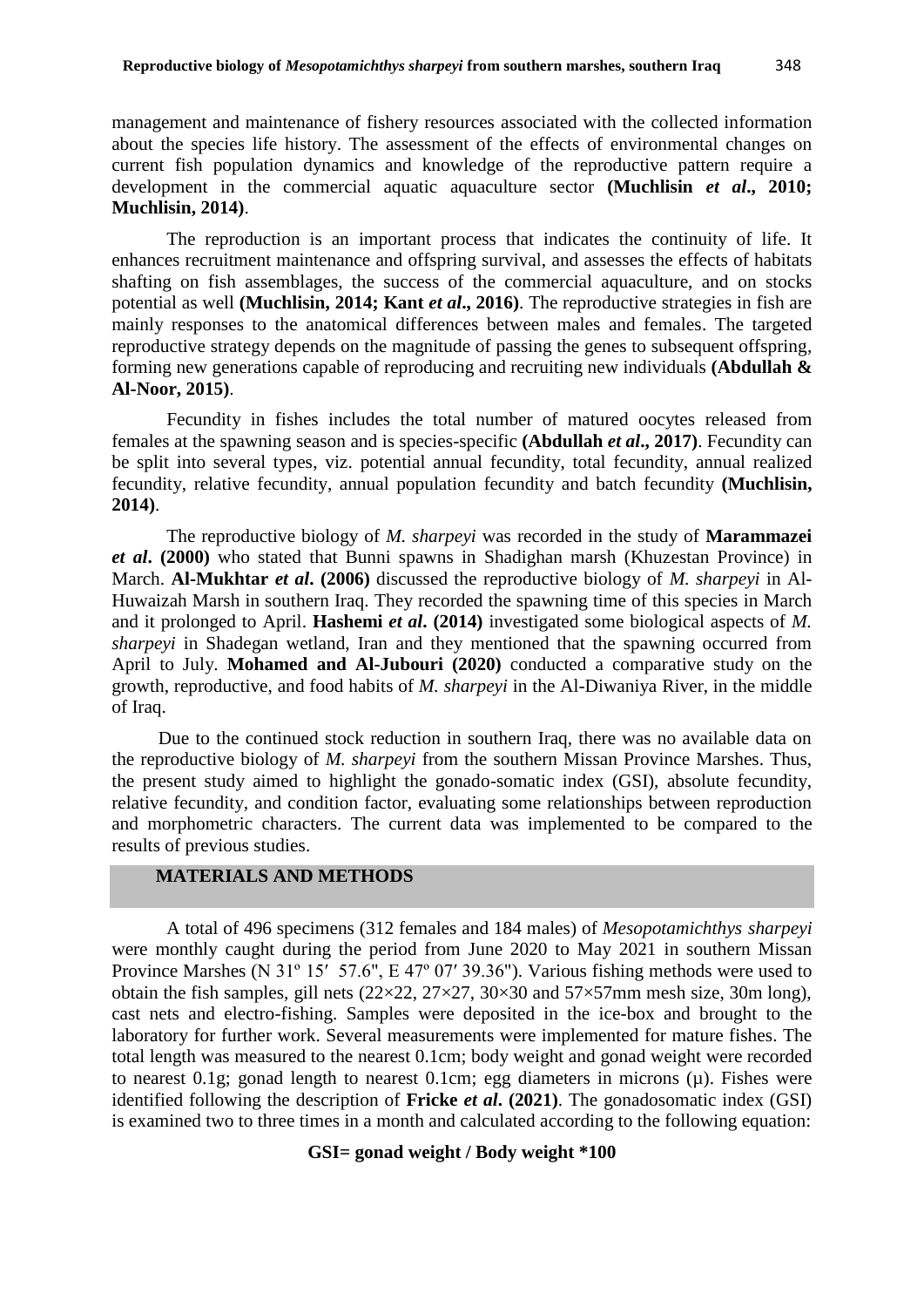Absolute fecundity was determined using gravimetric methods application **(Bagenal, 1978)**. Gonads of ripe females were exacted; an average of three subsamples of gonad eggs were counted taken from various locations to obtain the absolute fecundity. Relative fecundity was determined by the successive equation:

# **Relative fecundity = Absolute fecundity/body weight (g)**

The objective micrometer  $(\mu)$  was used to measure the egg diameter. The morphometric and reproductive variables were determined using the relationship between weight (g) and length (cm). Then the equation was converted to a linear regression by using the

consequential log equation:  $W= a L^b$ **(Le Cren, 1951)**

# **Log W= log a +b log x**

Where, (a) and (b) are constants. Furthermore, the calculated weight (Wc) was estimated using the above weight-length relationship, referring to the observed weight as (WO). The relative condition factor (Kn) was determined according to the consequent relationship:

$$
K_n = W_O / W_c
$$

## **Statistical analysis**

The data were analyzed using the SPSS program, version 20, and the statistical application of ANOVA was used to determine the significance of differences in GSI between males and females. The same program was implemented to estimate the correlations among morphometric and reproductive parameters. A student t-test was done due to the negative allometric growth (less than 3) value of coefficient (b).

## **RESULTS**

### **Fish length and weight frequency distribution**

 A total of 496 individuals of bunni *M. sharpeyi* were sampled from the southern marshes of Missan Province during the study periods, with 23 fish in August to 56 fish in March (Table 1). The specimens' length varied from 18 cm in June to 46cm in September and January. The length means fluctuated between 31.28±4.77cm in December to 43.46±1.36cm in January. The weight ranges of fishes differed from 143g in June to 1400g in January 2021, while the weight mean values ranged from 513.08±191.90g in December to 1080.43±153.41g in January.

## **Gonadosomatic index (GSI)**

Mature individuals (males and females) witnessed gradual variations in the gonadosomatic index (GSI) from June 2020 to May 2021. In females, the GSI mean values revealed a slow monthly increase from June (0.02), reaching a high value (16.93) in January and peaking (17.55) in March, then a decline was recorded with 8.81 in April and 0.09 in May. The mean values of the males slowly rose from June (0.05), attaining the peak of 8.39 in March, then started to decline to record 4.15 and 0.01 in April and March, respectively (Fig. 1).

The results showed that all individuals have a single spawning season that begins in two batches in March and lasts until April, but most specimens sampled in April were partial spawners. Whereas in May, all females and males were in the spent stage and the ovaries sacs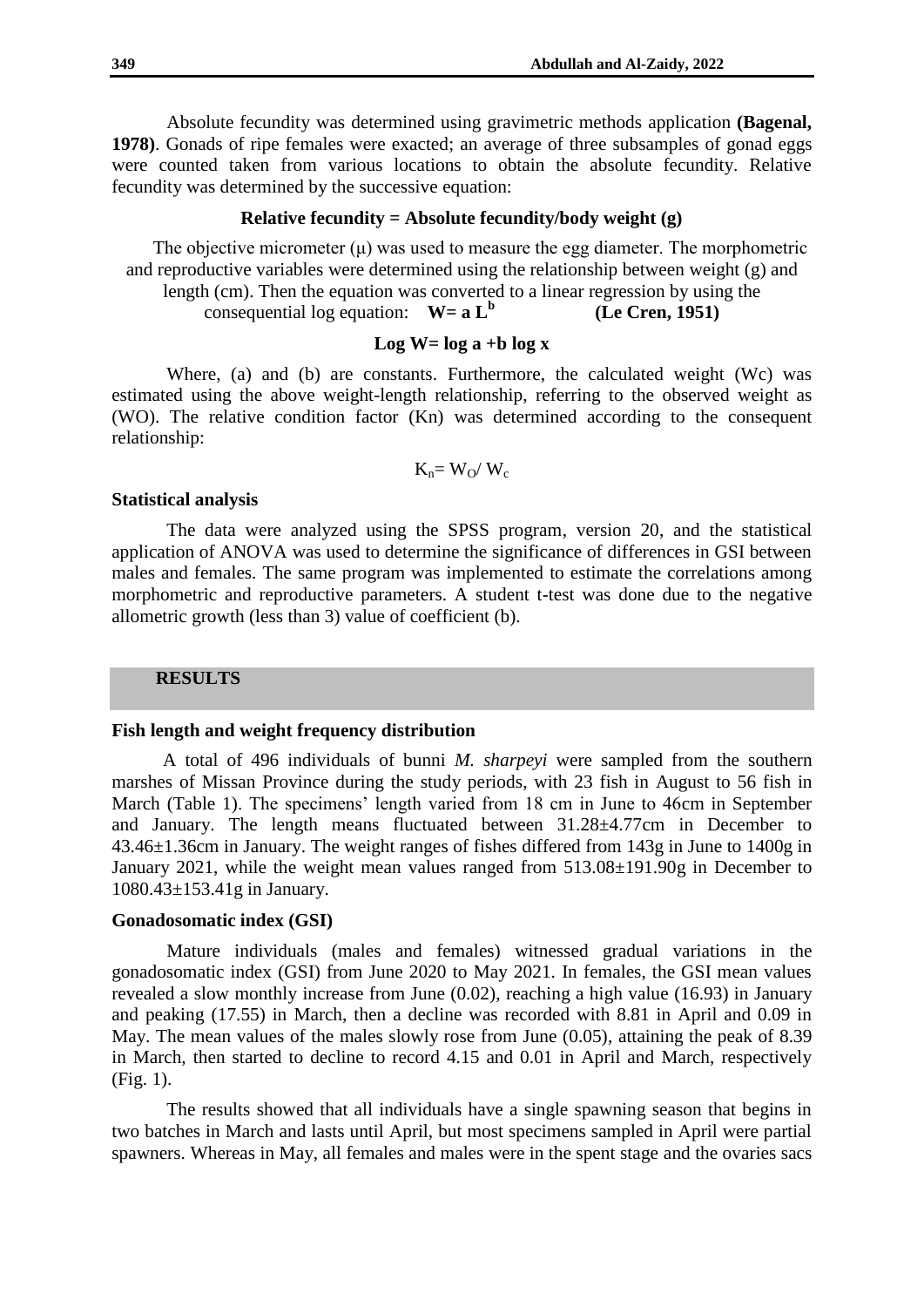were empty and strikingly red. No significant differences  $(P > 0.05)$  were detected in GSI values between females and meals (Sig.  $= 0.060$ , F $= 3.941$ ).

| Month            | No. of | Total length (cm) |                  | Weight $(g)$   |                      |  |
|------------------|--------|-------------------|------------------|----------------|----------------------|--|
|                  | Fish   | Range             | $Mean \pm SD$    | Range          | $Mean \pm SD$        |  |
| <b>June 2020</b> | 39     | $18 - 42.20$      | $32.12 \pm 7.97$ | $143 - 1017$   | $588.77 \pm 316.54$  |  |
| July             | 28     | $26.9 - 40$       | $34.40 \pm 4.19$ | $307 - 856$    | $649.42 \pm 194.97$  |  |
| <b>August</b>    | 23     | $25.60 - 42$      | $35.81 \pm 5.99$ | $250 - 1064.2$ | $704.72 \pm 274.60$  |  |
| <b>September</b> | 53     | $24 - 46$         | $34.52 \pm 6.50$ | $198 - 1363$   | $632.30 \pm 343.91$  |  |
| <b>October</b>   | 46     | $23 - 45$         | $32.75 \pm 6.87$ | $189 - 45$     | $578.73 \pm 371.63$  |  |
| <b>November</b>  | 42     | $21.60 - 41$      | $32.07 \pm 6.56$ | $166 - 957$    | $560.9 \pm 292.19$   |  |
| <b>December</b>  | 37     | $21.40 - 36.50$   | $31.28 \pm 4.77$ | 167-701        | $513.08 \pm 191.90$  |  |
| January 2021     | 41     | $41.50 - 46$      | $43.46 \pm 1.36$ | $929 - 1400$   | $1080.43 \pm 153.41$ |  |
| <b>February</b>  | 54     | $26 - 41.4$       | $38.35 \pm 5.26$ | 276-920.90     | $811.28 \pm 243.14$  |  |
| <b>March</b>     | 56     | $24.3 - 45$       | $39.67 \pm 7.10$ | $206 - 1299$   | 883.76 ±375.87       |  |
| April            | 44     | $25.2 - 41$       | $38.11 \pm 5.04$ | 253 - 1074.20  | $769.84 \pm 216.69$  |  |
| May              | 33     | $29 - 37.20$      | $34.73 \pm 2.88$ | 504 - 770      | $689.40 \pm 85.99$   |  |

**Table 1.** The total length and weight frequency distribution (ranges & means) of *Mesopotamichthys sharpeyi* from southern Missan Province Marshes





Error bars are referring to standard deviation

#### **Absolute fecundity and relative fecundities**

The total length of spawned females of the Bunni brooder ranged from 37.4 to 46cm. Body weight varied from 755.50 to 1299.50g. The lowest absolute fecundity was recorded at 34371 eggs at a total length of 40.8 cm and a total body weight of 889.60g. The highest absolute fecundity was recorded at 224495 eggs at a total length of 44.1 cm and a total weight of 1171.30g. The relative fecundity varied between 38.64 (40.8 cm total length and 889.60 g weight) and 208.74 (44.1 total length with 1171.30g weight). Gonad weight ranged between 50.3g at 40.8cm total length to 351.1g at 45 cm total length, while gonad length varied from 13cm at 37.4cm total length to 19 cm at a total length, ranging from 44.1cm to 46cm. Eggs' diameters oscillated from 1352μ at a total length of 40.8cm to 1888μ at a total length of 40.5cm (Table 2).

The relationships between absolute fecundity and morphometric parameters of female *M. sharpeyi* from the southern marshes of Missan province are presented in Table (3) and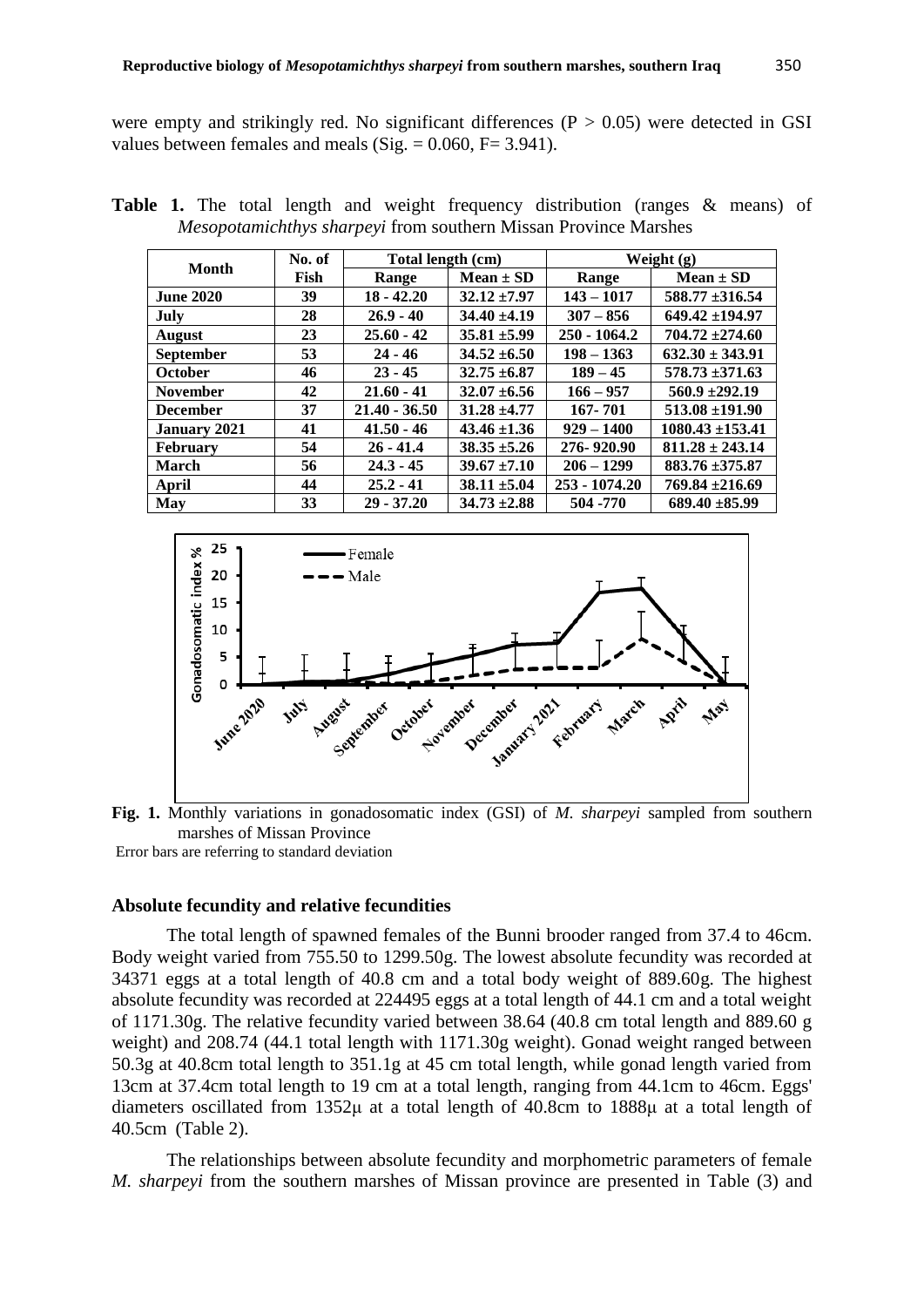Fig. (2). A strong correlation coefficient ( $r= 0.81$ ) appeared between absolute fecundity and fish total length; the equation inserted was as follows:

**Log F=- 8.9939+8.5554 log L**.

The relationship between absolute fecundity and fish body weight was forceful with correlation coefficient ( $r= 0.81$ ), and the equation can be expressed as follows:

## **Log F=-4.0223+2.9664 log W**.

A powerful relationship was found between absolute fecundity and fish gonads weight, with a correlation coefficient  $(r= 0.85)$ , and it can be addressed as:

## **Log F=3.0102+ 0.8974 log Wg**.

A Strong positive relationship was detected between absolute fecundity and gonad length, the correlation coefficient was  $r = 0.82$ , and it can be expressed in the consequent equation:

## **Log F= -0.2899+4.2512 log Lg**.

A weak positive correlation was recorded between absolute fecundity and egg diameter, the coefficient of correlation  $(r= 0.32)$ , and it can be recorded using the equation as

follows:

# **Log F= 4.2757+0.2079 log Degg**.

A strong positive relationship was showed between fish body weight and total length, the correlation coefficient ( $r= 0.85$ ), and we can express it in the equation as  $\text{Log BW} = -$ **0.9681+2.4481 log TL**.

**Table. 2.** Monthly changes in gonadosomatic index (GSI) values of Bunni, *M. sharpeyi* from southern Missan Province Marshes

| Total length,<br>L | <b>Body</b><br>weight, W | Gonad<br>weight, $W_g$ | <b>GSI</b> | Gonad<br>length, | <b>Absolute</b><br>fecundity, | <b>Relative</b><br>fecundity | <b>Eggs</b><br>diameter, |
|--------------------|--------------------------|------------------------|------------|------------------|-------------------------------|------------------------------|--------------------------|
| (cm)               | (g)                      | (g)                    |            | $L_g$ (cm)       | $\mathbf{F}$                  | $F/W*100$                    | $D_{egg}(\mu)$           |
| 37.4               | 903.90                   | 76.5                   | 8.46       | 13               | 45692                         | 50.55                        | 1430.00                  |
| 39                 | 755.50                   | 80                     | 10.59      | 15               | 51600                         | 68.30                        | 1340.00                  |
| 40.5               | 878.30                   | 71.6                   | 8.15       | 15               | 42664                         | 48.58                        | 1456.00                  |
| 40.5               | 789.80                   | 125.1                  | 15.84      | 17               | 37530                         | 47.52                        | 1888.00                  |
| 40.8               | 889.60                   | 50.3                   | 5.65       | 15               | 34371                         | 38.64                        | 1352.00                  |
| 40.8               | 1027.30                  | 76.7                   | 7.47       | 14               | 45766                         | 44.55                        | 1510.60                  |
| 40.9               | 1024.00                  | 85.1                   | 8.31       | 16               | 48013                         | 46.89                        | 1566.50                  |
| 41.4               | 920.90                   | 145                    | 15.75      | 16               | 85256                         | 92.58                        | 1653.60                  |
| 41.6               | 973.20                   | 92.4                   | 9.49       | 17               | 75738                         | 77.82                        | 1378.00                  |
| 42.3               | 1096.40                  | 108                    | 9.85       | 18               | 115457                        | 105.31                       | 1534.00                  |
| 43.3               | 1036.00                  | 186.1                  | 17.96      | 17.5             | 113431                        | 109.49                       | 1560.00                  |
| 44.1               | 1171.30                  | 241.2                  | 20.59      | 19               | 244495                        | 208.74                       | 1534.00                  |
| 44.8               | 1299.50                  | 279.5                  | 21.51      | 19               | 158411                        | 121.90                       | 1682.00                  |
| 45                 | 1273.90                  | 351.1                  | 27.56      | 19               | 167523                        | 131.50                       | 1596.40                  |
| 45.5               | 1267.20                  | 285.3                  | 22.51      | 19               | 114521                        | 90.37                        | 1485.60                  |
| 46                 | 1172.50                  | 140                    | 11.94      | 19               | 130815                        | 111.57                       | 1451.33                  |
| <b>Mean 42.12</b>  | 1029.96                  | 149.6                  | 13.9       | 16.7             | 94455                         | 87.14                        | 1526.13                  |
| S.D 2.45           | 171.26                   | 92.0                   | 6.54       | 1.99             | 59540.99                      | 44.76                        | 138.53                   |

**Degg**= egg diameter; **F**= absolute fecundity; **GSI**= gonadosomatic index; **L**= total length; **Lg**= gonad length;  $W =$  body weight;  $W_g =$  gonad weight.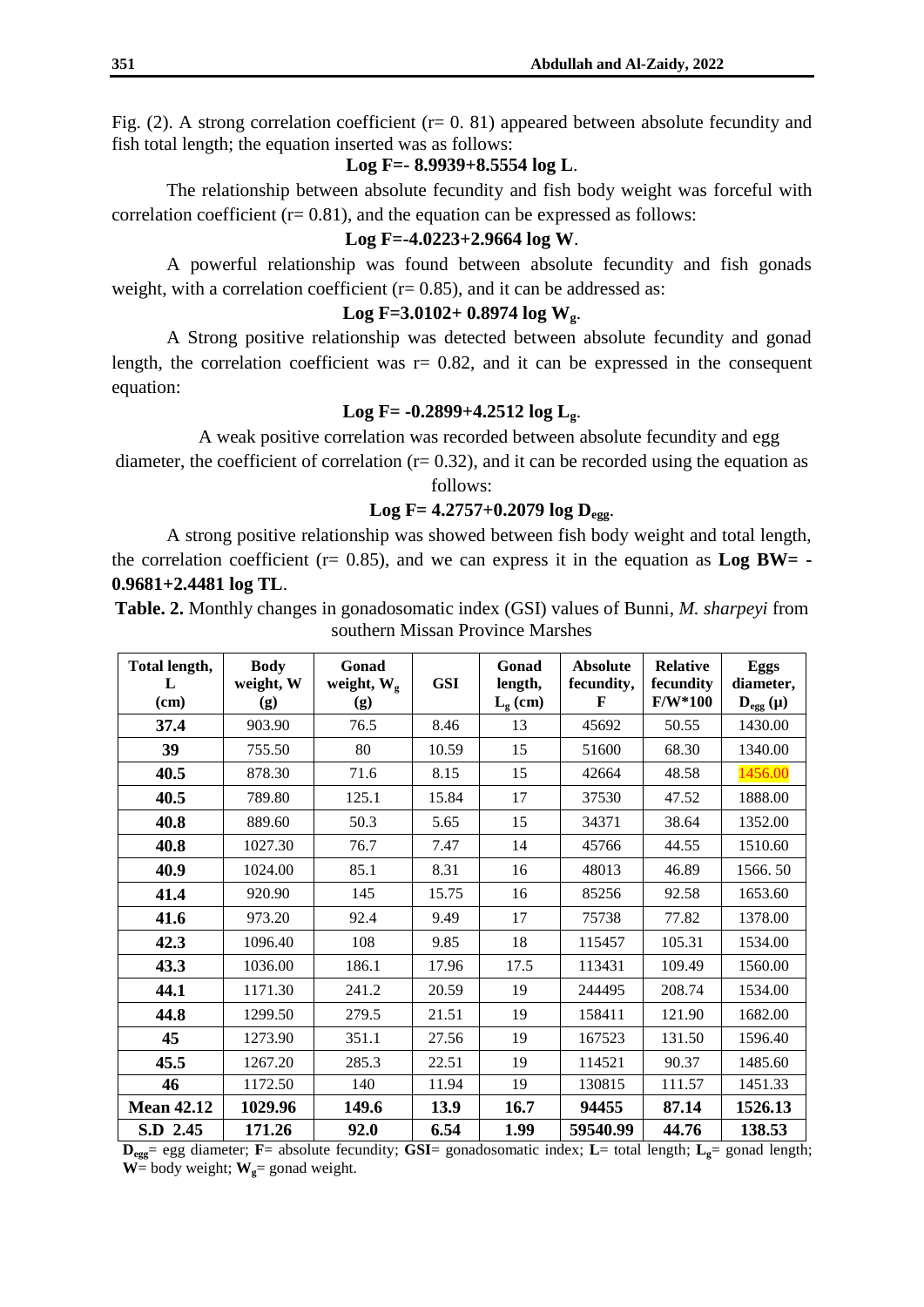| <i>Shah pc W</i> Temare Hom Southern maishes of Missail I To Vince |                     |         |      |      |  |  |
|--------------------------------------------------------------------|---------------------|---------|------|------|--|--|
| <b>Relationships</b>                                               |                     |         |      |      |  |  |
|                                                                    |                     | а       |      |      |  |  |
| <b>Absolute fecundity</b>                                          | <b>Total length</b> | $-8.99$ | 8.55 | 0.81 |  |  |
| <b>Absolute fecundity</b>                                          | <b>Body weight</b>  | $-4.02$ | 2.97 | 0.81 |  |  |
| <b>Absolute fecundity</b>                                          | Gonad weight        | 3.01    | 0.9  | 0.85 |  |  |
| <b>Absolute fecundity</b>                                          | <b>Gonad length</b> | $-0.29$ | 4.25 | 0.82 |  |  |
| <b>Absolute fecundity</b>                                          | Egg diameter        | 4.28    | 0.21 | 0.32 |  |  |
| <b>Body weight</b>                                                 | <b>Total length</b> | $-0.97$ | 2.45 | 0.85 |  |  |

**Table 3.** The relationships between reproductive and morphometric parameters of *M. sharpeyi* female from southern marshes of Missan Province



Fig. (2). The correlations between absolute fecundity and the total length, body weight, gonad length, gonad weight, eggs diameter, body weight, and total length of M. sharpeyi female from southern Missan province marshes.

# **Length-weight relationship**

The general equation for the relationship of length-weight of *M. sharpeyi* in southern Missan Province Marshes presented in Fig. (3) is as follows:

# **W= 0.0504 L2.6516**

The exponent (b) in the present relationship showed different values during the months for population length groups, which ranged from 18 to 46 cm, and weights fluctuating from 143 to 1404 g (Fig. 3). It was lower than 3 in January at 2.65 and was recorded 2.51 in February. The value rose to 2.95 in March and declined in April to 2.43. Since the (b) value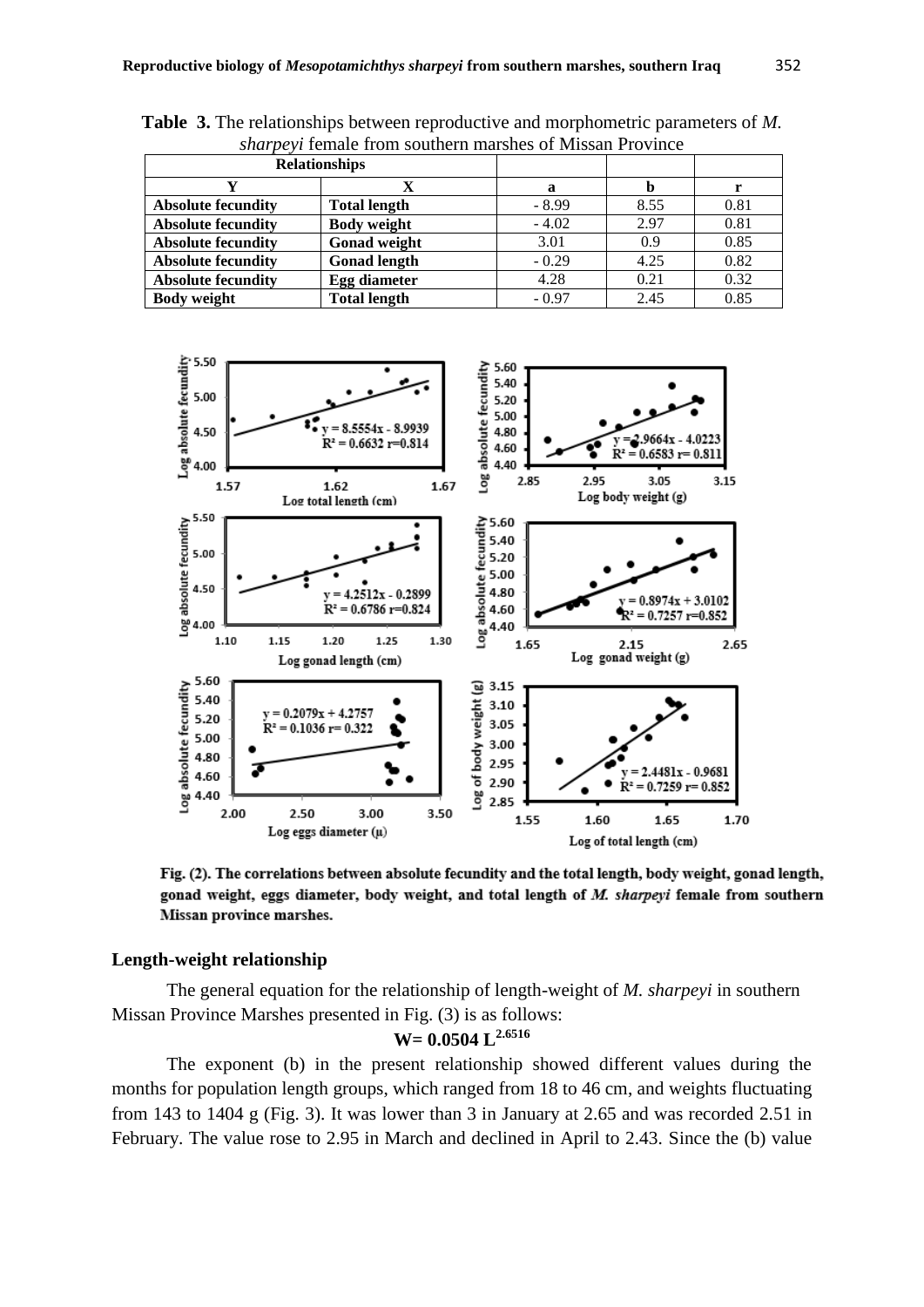

in the present equation is lower than 3.0, then it refers to negative allometric growth (t-test, b  $<$  3, P  $<$  0.05).

**Fig. 3.** Length-weight relationship of *Mesopotamichthys sharpeyi* from southern Missan Province Marshes

## **Relative condition factor**

The relative condition factor  $(K_n)$  exhibits a fluctuation during the study period for fish length, with ranges from18 to 46 cm. A high value was recorded in June 2020 (1.08), and then it started to decline to record 0.96 in September; whereas, a progressive rise was detected from October to January, then started to mark a steady depression reaching its lowest (0.93) in March to attain the highest 1.13 in May with the mean of 1.01±0.06 (Fig. 4).



**Fig. 4.** Monthly changes in the condition factor  $(K_n)$  values of *M. sharpeyi* from marshes of southern Missan Province

## **DISCUSSION**

Generally, length and weight frequency distribution are two important variables used in measuring size development in organisms that exhibit growth in both length and weight. They represent basic parameters applied in biological information and fishery management **(Tagarao** *et al***., 2020)**. The two parameters are widely used to establish the mathematical equation between these variables, which is used to find one of the variables in terms of the other in the length and weight groups of fish, and there is a close correlation between reproductive and morphometric parameters **(Abdullah** *et al***., 2017)**. However, there were some differences in the distribution of length and weight in the monthly catch samples due to the increase in the means of length and weight and the abundance of catgut in February,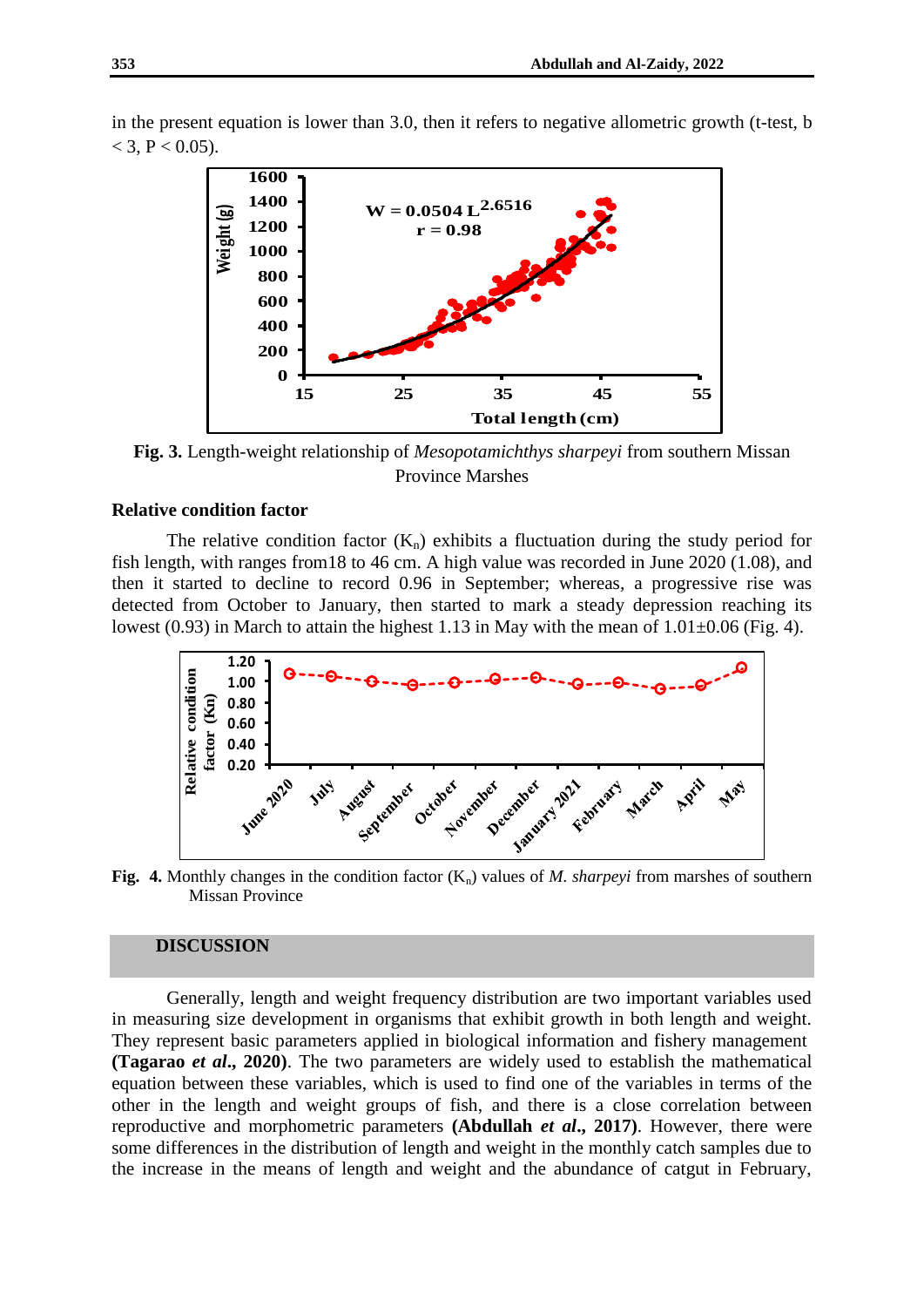March, and April, which included a large ratio of males. This is attributed to the spawning migration of Bunni for the purpose of reproduction, which facilitated fishing **(Al- Mukhtar**  *et al***., 2006**; **Taylor** *et al***., 2016)**.

During the analysis of the monthly collected data, it was discovered that the males began their reproductive migration at a similar or slightly smaller size than the females.These findings correspond to those recorded by several authors that have been reported from various aquatic bodies from the middle and south of Iraq, referring to male and female length-frequency distributions. **Al-Hakeim (1976)** in Al-Razaza Lake postulated that males were smaller than females, while **Jasim (1988)** pointed out that most size population range from 21 to 23.4 cm in the South Al-Hammar Marsh, whereas **Al-Muktar** *et al***. (2006)** in Al-Huwaizah Marsh found an increase of mean length at the spawning season, starting with small- sized fish, which are mostly males. On the other hand, **Mohamed & Al-Jubouri (2020)** in Al-Diwaniya River, central of Iraq, mentioned that mean values of length group ranged between 11 to 40cm.

The GSI mean values of the *M. sharpeyi* population reached their highest in March and April, then they were found in a spent stage in May for both sexes, suggesting that females lay eggs in batches during the spawning period. **Jasim (1988)** in Al-Hammar Marsh stated that the spent period of *M. shrpeyi* is in April, while **Al-Muktar** *et al***. (2006)** reported that the spawning stage in Al-Huwaizah Marsh begins in March and span to April, these results are closely similar to those of the present findings. **Hashemi** *et al***. (2014)** mentioned that the spawning occurs from April to July in Shadegan wetland, Iran. In addition, **Mohamed and Al-Jubouri (2020)** reported that the highest level of GSI in the Al-Diwaniya River, in the middle of Iraq, was in April. The differences in the spawning time in poikilothermic organisms could be attributed to geographical differences and other environmental conditions. However, gonad development is related to other several factors, i.e. nutrition, genetics, brood fish, spawning frequencies, fish health, and status, which have a great role in specifying the reproductive time of fishes **(Abdullah** *et al***., 2017)**.

Fecundity differs due to differences in species reproductive strategy. Most studies linked the high fecundity value to fishes that live in open water compared to those building nests or Ovovivi-parus or Vivi-parus species, which are distinguished by the low number of eggs, large size, and parental care **(Robart & Sinervo, 2019)**.

Fecundity studies play a significant role in possessing more reproductive biology knowledge which is essential to spawning success and transfering the genes feature to the next new offspring until it attains maturity and recruitment **(Tagarao** *et al***., 2020)**. Population fecundity is specific to species. Its common phenomenon differs from one species to another, and among individuals. It fluctuates in terms of time and locality and is affected by many factors, such as total length, weight, age, type of fish species, food availability and season. Fishes with large oocytes and parental care behavior have fewer eggs account than those spawning in open waters or nest building. In general, the current results are consistent with those of **Nandikeswari** *et al***. (2014)**, **Abdullah** *et al***. (2017)** and **Mohamed and Al-Jubouri (2020)**. Eggs' size and the larvae status are critical factors, mostly related to fish size, condition factors, adult individuals' age, food availability, maximum species size (genetic), and eggs' biochemical composition. **Mandic and Regner (2014)** reported that larger eggs include a large amount of yolk, which results in large larvae hatching, giving the larvae brooder more chance of survival in the worst habitat condition to succeed the reproductive cycle. While, **Abdullah** *et al***. (2017)** mentioned the extent of reproductive success depends on the amount of yolk in the eggs, which is crucial in crossing the larva through the difficult conditions that go through after hatching in order for the fast growth to avoid predators.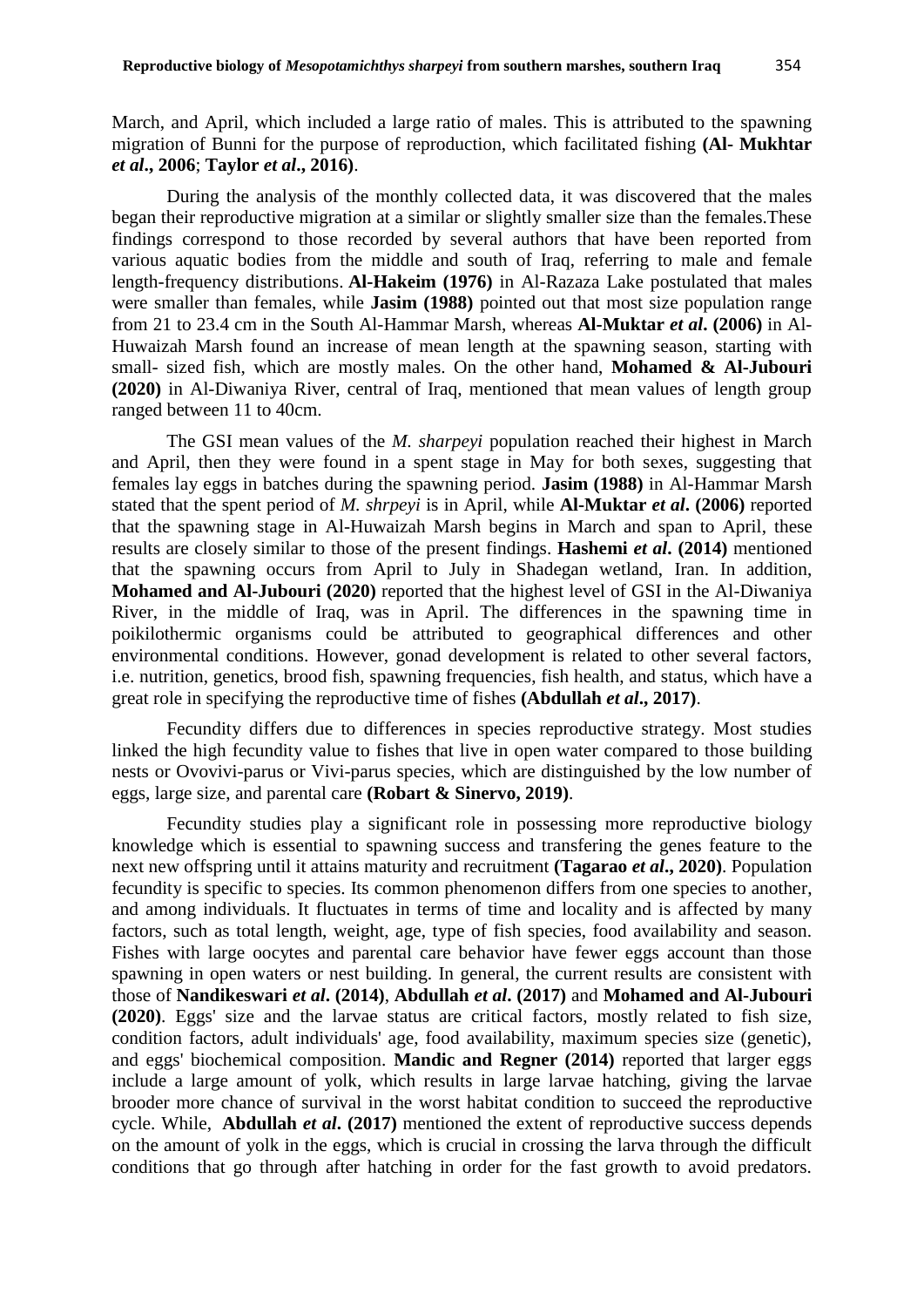However, the temperature is the most important parameter that could help to accelerate the process of egg hatching and larvae growth to pass the critical time after hatching **(Imslanda**  *et al***., 2018)**.

Reproductive effort and morphometric parameters showed strong positive relationships among absolute fecundity, length, body weight and gonad weight. The present results are compatible, in the general direction, with those of **Al-Mukhtar** *et al***. (2006)**, **Abdulla and Al-Noor (2015)**, **Abdullah** *et al.* **(2017)** and **Mohamed and Al- Jubouri (2020)** in different aquatic bodies in Iraq. Nevertheless, there was a weak positive correlation between absolute fecundity and egg diameters. This could be attributed to the type of reproductive strategy according to which fish spawning in open water are characterized by high fecundity with small-size eggs **(Mandic & Regner, 2014**; **Robart & Sinervo, 2019)**.

On the other hand, the length-weight relationship can be calculated from all the samples collected from the study area. The coefficients (b) of *M. sharpeyi* in the present work refer to the negative allometric growth ( $b = 2.6516$ ), indicating that fish are becoming more streamlined or longer, whereas **Al-Hakeim (1976)** reported a value of  $b = 3.254$  when he studied the morphology and length at first maturity of Bunnei, *M. sharpeyi* and *Barbus grypus* in Al-Razaza Lake. **Jassim (1988)** studied the reproductive biology of *M. sharpeyi* population south Al-Hammar marsh and found that value of b= 2.046. **Mohamed and Barak (1988)** mentioned that the value of b= 3.245 of *M. sharpeyi* population in Al-Hammar Marsh. Additionally, **Al-Mukhtar** *et al***. (2006)** calculated the value of b of *M. sharpeyi* in Al-Huwaizah Marsh and obtained b=2.7097;while, **Hashemi** *et al***. (2014)** analyzed some biological aspects of *M. sharpeyi* in Shadegan wetlands, Iran and recoded that  $b = 3.14$  in females and 3.11 in males. **Mohamed and Al-Jubouri (2020)** referred to b =2.7017 of *M. sharpeyi* in Al-Diwaniya River in the middle of Iraq. The differences in the values of b can be attributed to the status of fishes being affected by several factors, including condition factors, fish size, gonad growth, sexes, season, fish health and feeding intensity **(Cuadrado** *et al***, 2019**; **Robart & Sinervo, 2019)**. Therefore, differences in the values of b are in normal position in overall previous studies conducted on the species population.

The relative condition factor  $(K_n)$  is a common parameter widely used to determine the fish status (**Jisr** *et al.***, 2018**). K<sub>n</sub> values of the evaluated species in the present study oscillated between 0.93 and 1.13. The deviation in the Kn values between this range revealed the variance in the fish life cycle, especially in the availability of food and physicochemical interactions between biotic and abiotic factors with other interactions inside the fish body. High values of Kn were observed during hot periods or months (May, June, July, and August). These increases may be explained by the availability of large amounts of food or increased feeding intensity when the temperature is suitable for increased feeding activity and growth. Kn values were recorded greater than one **(De Giosa** *et al***., 2014**; **Jisr** *et al***., 2018)**. The result showed a slight rise in  $k_n$  values from November to February, and this may be attributed to gonad development **(Sharma** *et al***., 2016)**. However, when comparing the range of relative condition factors in the present work with the finding of previous papers it was noticed that the present values are within the range of previous studies. Broadly, **Al- Hakeim (1976)** documented the  $K_n$  range from 0.73 to1.02 in Al-Razaza Lake,; **Mohamed and Barak (1988)** in Al-Hammar Marsh mentioned the range between 1.03 to1.33, **Al-Mukhtar**  *et al***. (2006)** recorded values from 0.91 to 1.25 in Al-Huwaizah Marsh, **Mohamed** *et al***.**   $(2012)$  in Al-sweb marsh stated  $K_n$  range from 0.75 to 1.16 and **Mohamed and Al-Jubouri (2020)** spotted the values from 0.81to1.01 in Al-Diwaniya River. Generally, these slight fluctuations mostly depend on gonad development, feeding intensity and fish size **(Jisr** *et al***., 2018**; **Mohamed & Al-Jubouri, 2020)**.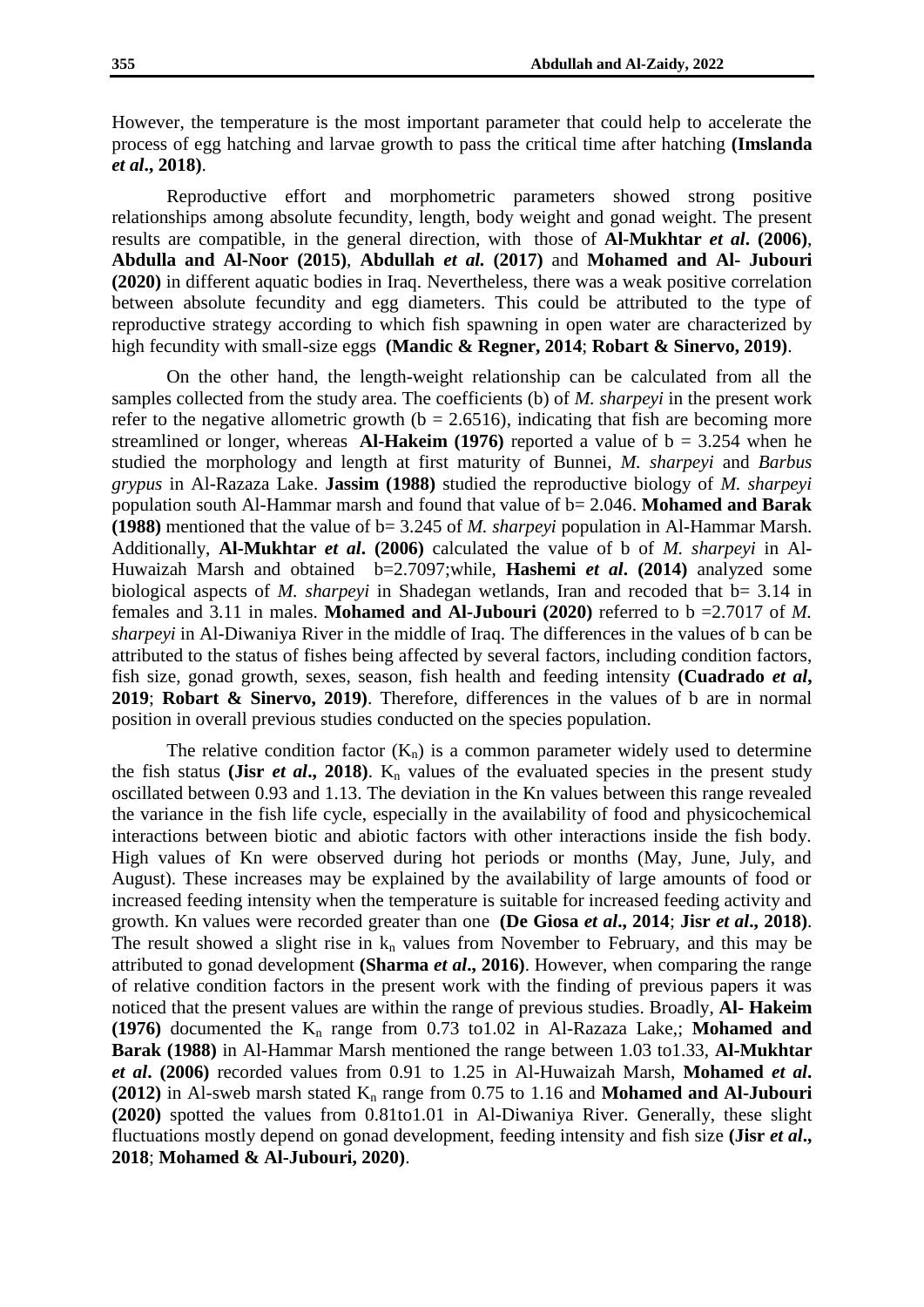The present consequences showed that the spawning season prolonged from March to April in southern Missan Province Marshes in two batches, but that all individuals were in a spent stage during May. Moreover, fecundity increased with the increase in length, weight, gonad weight, suitable condition factors, and availability of food. The present paper

highlighted some reproductive aspects of the most exploitable species due to the decline in population stock to enhance species abundance and support fisheries management, maintenance, and aquaculture with more information about the reasons causing the reduction in the abundance of species in southern Missan Province.

# **CONCLUSION**

The current study recorded no variations in the species's fecundity compared to previous studies. Nevertheless, the shrink in the reproductive ground areas, overfishing, the absence of stock support for the current species and fishing during the breeding season caused the lack of stock of the current species.

# **ACKNOWLEDGMENT**

The authors would like to thank the staff of the Department of Marine Vertebrates, Marine Sciences Center, and the University of Basrah for providing us with all the facilities to support the research and making laboratories available to complete the research.

# **REFERENCES**

- **Abdullah, A.H.J. (2020).** Evaluation of fish assemblages' composition in the Euphrates River, southern Thi-Qar province, Iraq. Mesopot. J. Mar. Sci., **35**(2): 83 - 96.
- **Abdullah, A.H.J.** and **Al-Noor S.S. (2015).** Observations on some reproductive features of *Carasobarbus luteus* (Heckel, 1843) from the Shatt Al-Arab River, Southern Iraq. Mesopot. J. Mar. Sci., **30**(2): 142 – 151.
- **Abdullah, A.J.A.; Al-Zaidy, F.M.** and **Habbeb, F.S. (2017).** Reproductive characteristics of *Leuciscus vorax* (Heckel, 1843) from Al-Huwaiza Marshes Southern Iraq. International J. Marine Sci., **7**(47): 447-454. doi: 10.5376/ijms.2017.07.0047.
- **Al-Hakeim, A.H. (1976).** Morphology and length at first maturity of Bunnei *Barbus sharpeyi* and *Barbus grypus* in Al Razaza Lake, Msc. Thesis, Baghdad: Baghdad Univ. (In Arabic).
- **Al-Mukhtar, M.A.; Al Noor, S.S.** and **Saleh, J.H. (2006).** General reproductive biology of Bunnei (*Barbus sharpeyi* Gunther, 1874) in Al- Huwaizah Marsh, Basra-Iraq. Turkish J. Fisher. and Aquatic Sci., **6**: 149-153.
- **Bagenal, T. (1978).** Methods for the assessment of fish production in freshwaters, 3<sup>rd</sup> ed. Blackwell Sci. Publ. Oxford, pp.365.
- **Borkenhagen, K. (2014).** A new genus and species of cyprinid fish (Actinopterygii, Cyprinidae) from the Arabian Peninsula, and its phylogenetic and zoogeographic affinities. Environment Biological Fish., **97**(10): 1179-1195.
- **Cuadrado, J.T.; Lim, D.S.; Alcontin, R.M.S.; Calang, J.L.** and **Jumawan J.C. (2019).** Species composition and length-weight relationship of twelve fish species in the two lakes of Esperanza, Agusan del Sur, Philippines. Fish Taxa., **4**(1): 1-8.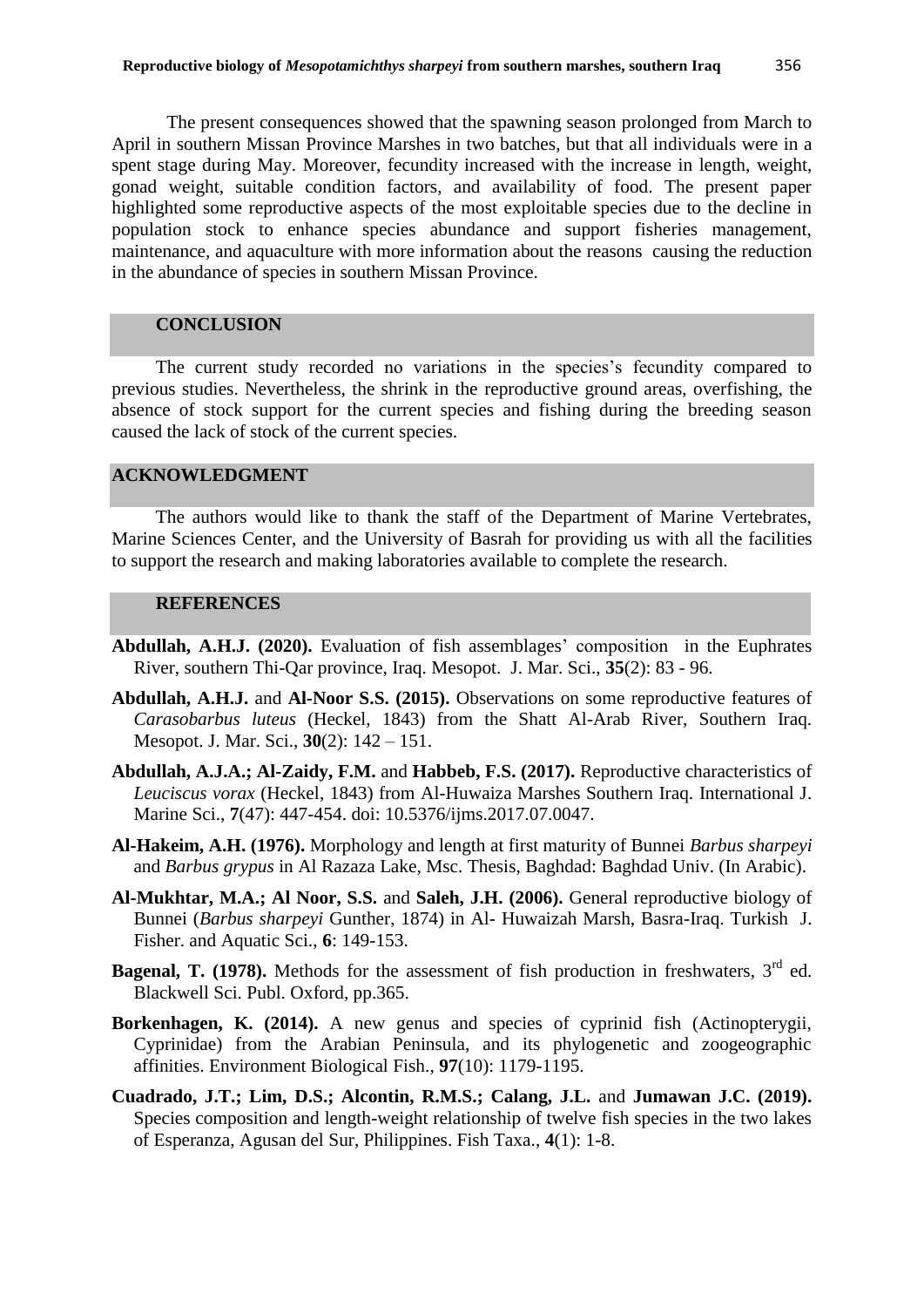- **De Giosa, M.; Czerniejewski, P.** and **Rybczyk, A. (2014).** Seasonal changes in condition factor and weight-length relationship of invasive *carassius gibelio* (Bloch, 1782) from Leszczynskie Lakeland, Poland. Adv. Zool., Vol. & pp:1-7 https://doi.org/10.1155/2014/ 678763.
- **Fricke, R.; Eschmeyer, W.N.** and **Van der Laan, R. (eds). (2021).** Eschmeyer's Catalog of Fishes: Genera, Species, References. Pp. (http://researcharchive.calacademy.org/research/ichthyology/catalog/fishcatmain.asp). Electronic version accessed dd mmm.
- **Hashemi, S.A.; Ghorbani, R.; Kaymaram, F.; Hossini, S.A.; Eskandari, G.** and **Hedayati, A. (2014).** Some biological aspects of *Mesopotamichthys sharpeyi* in Shadegan Wetland, Iran. Iranian Scientific fisheries Journal, **3**: 119-129.
- **Imslanda, A.K.D.; Danielsen, M.; Jonassend, T.M.; Hangstadd, T.A.** and **Falk-Petersen, I.B. (2018).** Effect of incubation temperature on eggs and larvae of lumpfish (*Cyclopterus lumpus*). Aquaculture, **498**: 217-222. https://doi.org/10.1016/j.aquaculture.2018.08.061.
- **Jasim, A. (1988).** Reproductive biology of *Barbus sharpeyi*, Gunther 1874 (Pisces, Cyprinidae) south Al-Hammar marsh. Iraq, MSc. Thesis Basrah: Univ. of Basrah (In Arabic).
- **Jisr, N.; Younes, G.; Sukhn, C.** and **El-Dakdouki, M.H. (2018).** Length-weight relationships and relative condition factor of fish inhabiting the marine area of the Eastern Mediterranean city, Tripoli-Lebanon. Egyptian J. Aquat. Resear., **44**: 299-305. https://doi.org/10.1016/j.ejar.2018.11.004.
- **Kant, K.R.; Gupta; K.** and **Langer, S. (2016).** Fecundity in fish *Puntius sophore* and relationship of fecundity with fish length, fish weight and ovary weight from Jammu water bodies J and K (India). International J. Fisher. and Aquacult. Sci., **6** (2): 99-110.
- **Le Cren, E.D. (1951).**The length-weight relationship and seasonal cycle in gonad weight and condition in the perch (Perca fluviatilis). J. Animal Ecol., **20**:201-219.
- **Mandic, M.** and **Regner, S. (2014).** Variation in fish egg size in several pelagic fish species. Stud. Mar., **27**(1): 31-46.
- **Marammazei, J.G.; Mustafa, A.** and **Al Mukhtar, M.A. (2000).** The ccurrence, feeding and reproduction of three *Barbus* Spp. In Shadighan marsh. The first national scientific conference on *Barbus* Spp. In Iran, Khuzestan fisheries research center, 50 pp. (In Persian).
- **Mohamed, A.R.M.** and **Al-Jubouri. M.O.A. (2019).** Growth and Exploitation Rates of Four Cyprinids Fish in Al-Diwaniya River, Iraq. J. Agricul. and Veterin. Sci., **12**(8): 58-67.
- **Mohamed, A.R.M.** and **Al-Jubouri, M.O.A. (2020).** A comparison study on growth, reproductive and food habit of *Mesopotamichthys sharpeyi* in the Al-Diwaniya River, middle of Iraq. Inter. J. isher. and Aquat. Stud., **8**(2): 49-56.
- **Mohamed, A.R.M.; Al-Noor S.S.** and **Jassim, W.A. (2012).** Age and growth of Bunni, *Barbus sharpeyi* Gunther, 1874 in Swab marsh, south Iraq. Iraqi J. Aquacul., **9**(1): 63-82.
- **Mohamed, A.R.M.** and **Barak N.A.E. (1988).** Growth and condition of a cyprinid fish, *Barbus sharpeyi* Gunther in Al-Hammar marsh. Basrah J. Agricul.l Sci., **2**: 18-25.
- **Muchlisin, Z.A. (2014).** A General Overview on Some Aspects of Fish reproduction. Aceh Int. J. Sci. Technol., **3**(1): 43-52. doi: 10.13170/AIJST.0301.05.